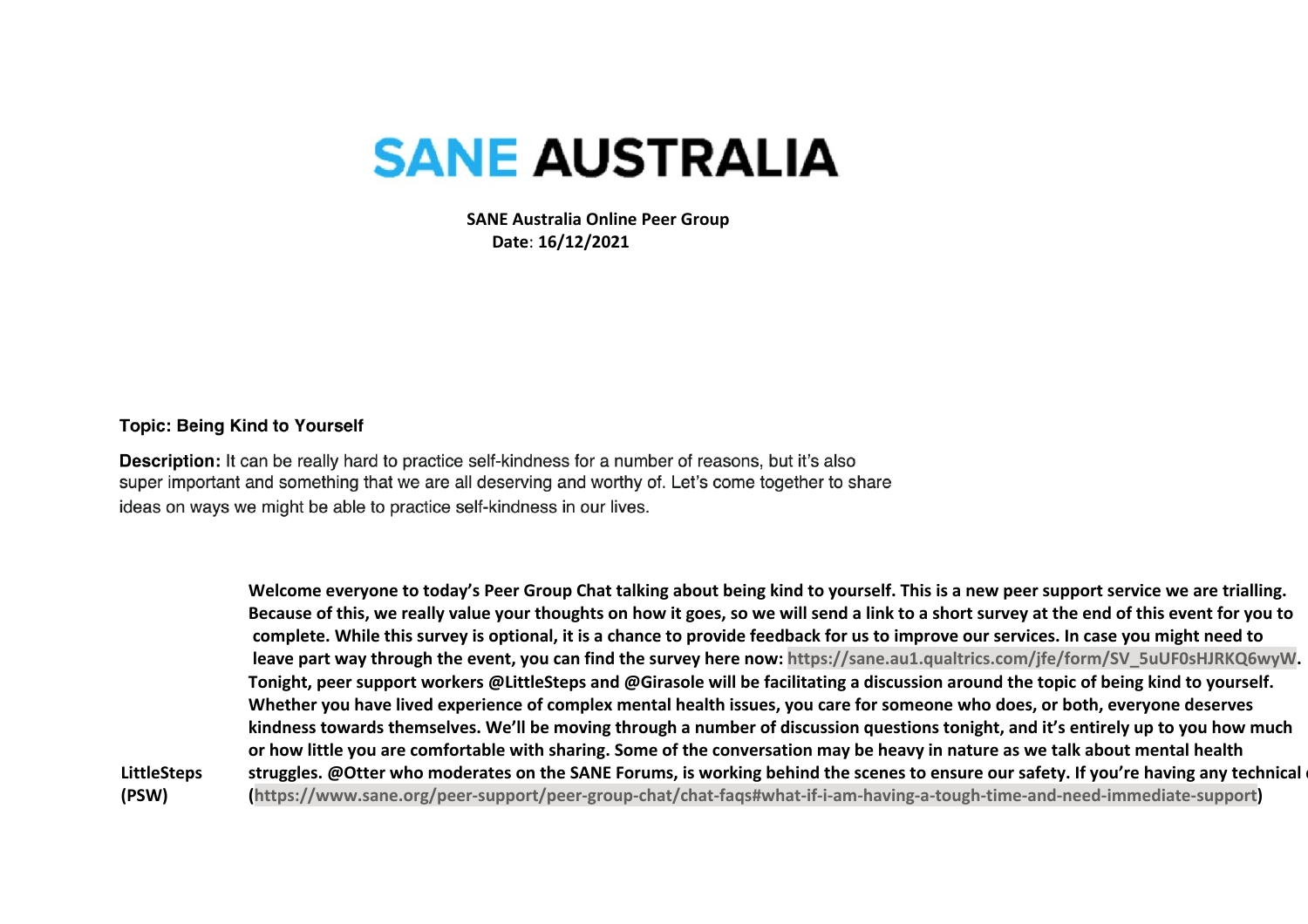|                             | or message @Otter. We're looking forward to creating a space where we can reflect and learn together and expand our ideas of<br>self-kindness.<br>We will be starting the<br>discussion shortly, and<br>will just allow a bit more |
|-----------------------------|------------------------------------------------------------------------------------------------------------------------------------------------------------------------------------------------------------------------------------|
| <b>LittleSteps</b>          | time for people to log on                                                                                                                                                                                                          |
| (PSW)                       | and join :)                                                                                                                                                                                                                        |
|                             | Feel free to introduce                                                                                                                                                                                                             |
| <b>LittleSteps</b>          | yourselves. I'm                                                                                                                                                                                                                    |
| (PSW)                       | @LittleSteps:)                                                                                                                                                                                                                     |
|                             | Hi @Aniela!                                                                                                                                                                                                                        |
| <b>Girasole (PSW)</b>       | Welcome:)                                                                                                                                                                                                                          |
|                             |                                                                                                                                                                                                                                    |
| <b>Otter</b>                | Hello there                                                                                                                                                                                                                        |
| (Moderator)                 | @Aniela!                                                                                                                                                                                                                           |
| <b>LittleSteps</b><br>(PSW) | Ok, let's get<br>started. Do you<br>find that it can<br>be. difficult to be<br>kind to yourself<br>from time to<br>time?                                                                                                           |
| Girasole (PSW)              | Absolutely-I can be<br>harsh on myself; I can<br>expect too much of<br>myself; I can have                                                                                                                                          |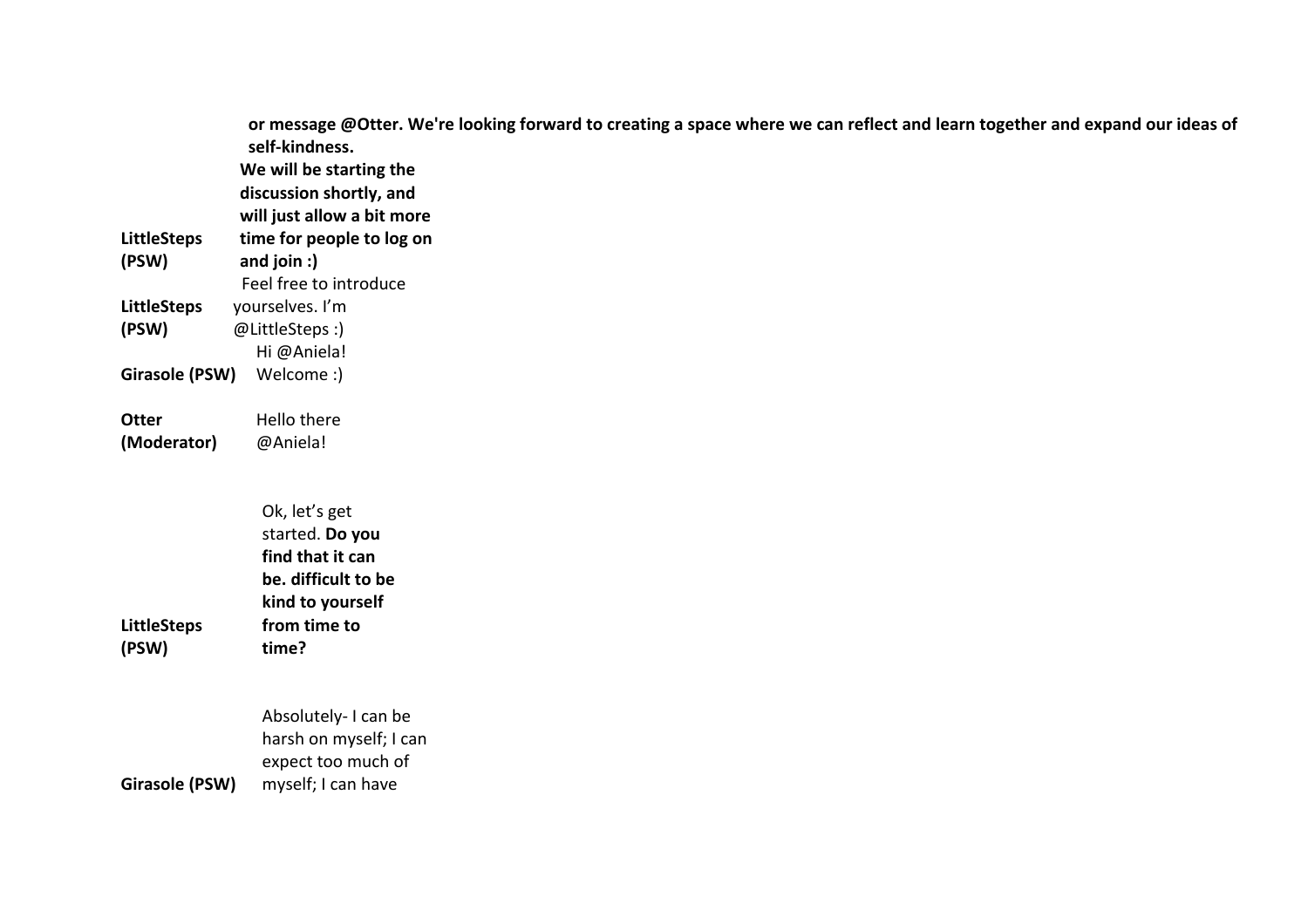|                             | negative self-talk that is                                                                                                                                                  |
|-----------------------------|-----------------------------------------------------------------------------------------------------------------------------------------------------------------------------|
|                             | very automatic.                                                                                                                                                             |
| <b>LittleSteps</b><br>(PSW) | I find that as<br>well! It can be<br>very hard to be<br>kind to<br>ourselves<br>sometimes.                                                                                  |
| Otter<br>(Moderator)        | I can find it hard to remember<br>to be kind to myself sometimes<br>if I feel I've made a mistake or<br>messed up in some way - the<br>shame can be really<br>overpowering! |
| Girasole                    | Hey @Shaz51                                                                                                                                                                 |
| (PSW)                       | welcome                                                                                                                                                                     |
| Shaz51                      | Hello @LittleSteps (PSW),<br>@Girasole (Peer Worker), @Otter<br>(Moderator) xoxo                                                                                            |
| Otter                       | Hey there<br>(Moderator) @Shaz51 welcome!                                                                                                                                   |

**Girasole (PSW)** Hi @frog , welcome! :)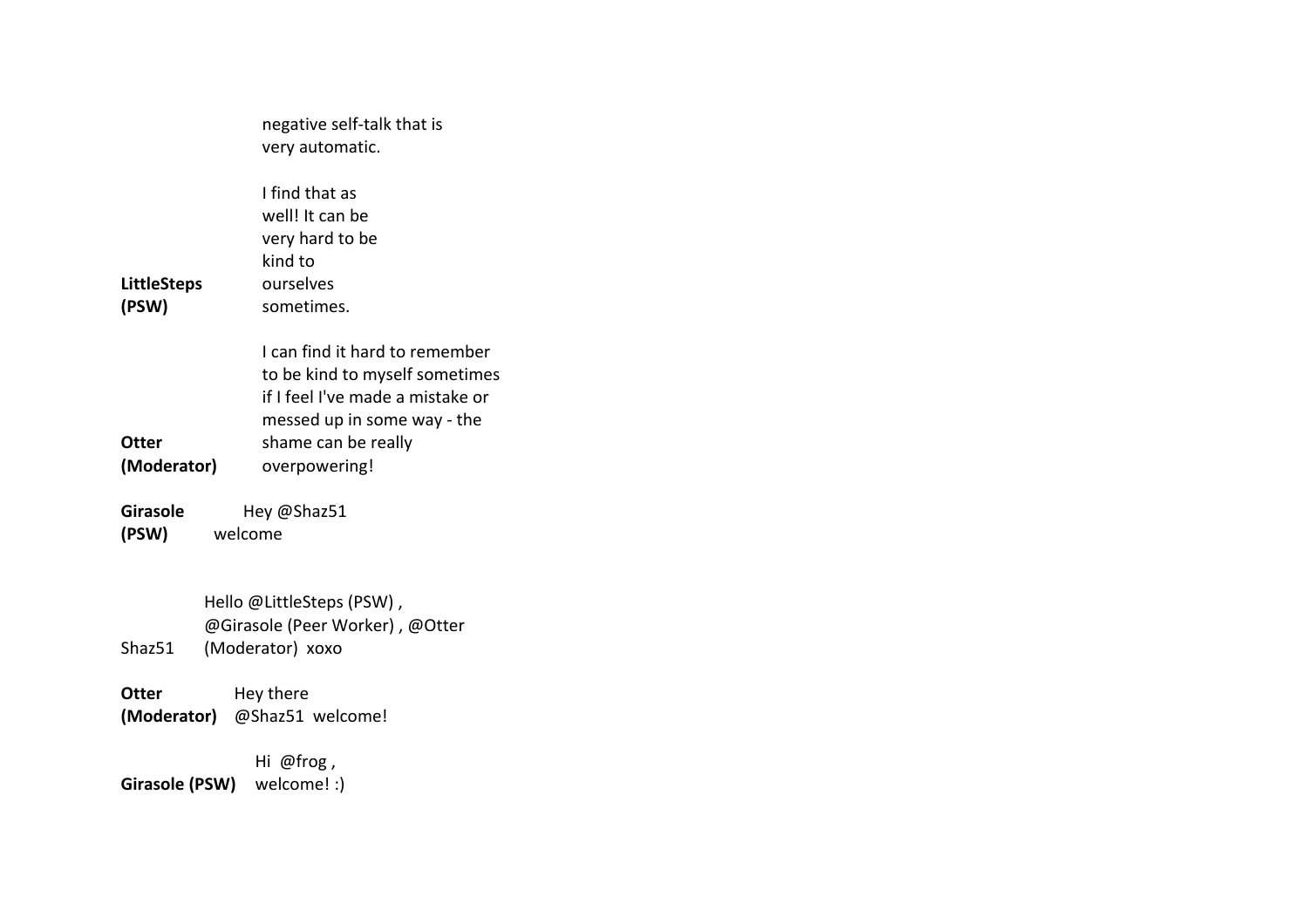|                             | Yes @LittleSteps<br>(PSW) I do<br>sometimes find<br>it hard to be kind                                                                                                              |
|-----------------------------|-------------------------------------------------------------------------------------------------------------------------------------------------------------------------------------|
| Shaz51                      | to myself                                                                                                                                                                           |
|                             | I do too. When things<br>are going badly, and I<br>need kindness the                                                                                                                |
|                             | most, I can sometimes                                                                                                                                                               |
| frog                        | fall into self blame.                                                                                                                                                               |
| <b>LittleSteps</b><br>(PSW) | Have you ever thought much<br>about why you might find it<br>difficult to be kind to yourself, or<br>how it might be easy/automatic<br>to have negative thoughts about<br>yourself? |
|                             | @frog that's amazing you've<br>noticed that it can be the times<br>where you might need the<br>kindness the most, that you can<br>particularly struggle with                        |
| Girasole (PSW)              | it. That's true for me too<br>@LittleSteps<br>(PSW),                                                                                                                                |
|                             |                                                                                                                                                                                     |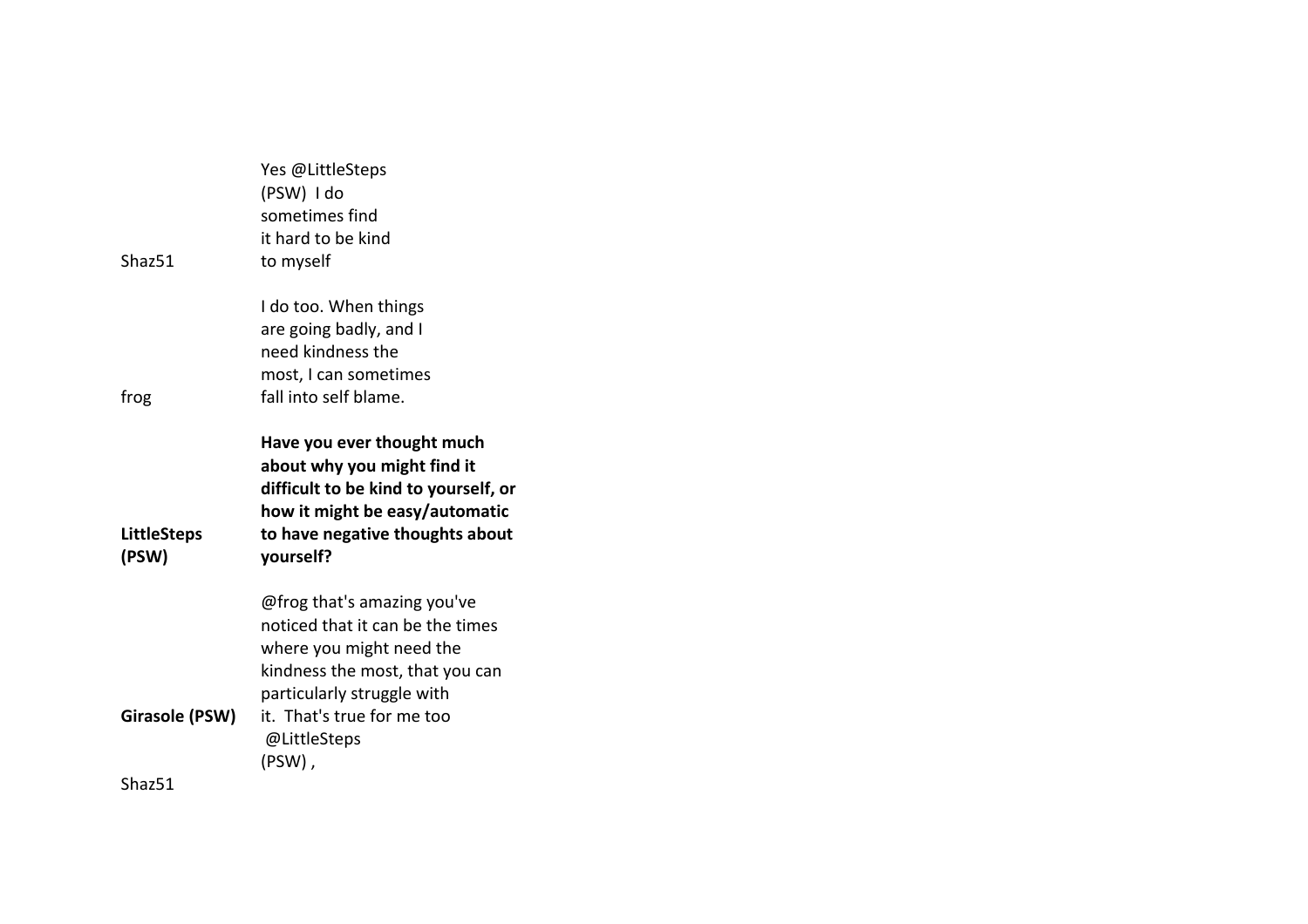|                                     | I think being soo<br>busy with<br>everything That<br>you forget<br>yourself                                                                                                                                                                                                                                                                                                                                                                                                                                              |
|-------------------------------------|--------------------------------------------------------------------------------------------------------------------------------------------------------------------------------------------------------------------------------------------------------------------------------------------------------------------------------------------------------------------------------------------------------------------------------------------------------------------------------------------------------------------------|
| <b>Otter</b><br>(Moderator)<br>frog | Sometimes we haven't been exposed to a lot of unconditional<br>love in our lives, but learn to focus on the positive<br>relationships that can help build positive thoughts about<br>ourselves in ourselves! Also, there can be a protection in<br>thinking this way, because growth implies change and change<br>can be scary at times<br>I think the culture of<br>comparison is very strong. It's<br>hard not to internalize that,<br>and instead allow for all the<br>unseen things that can weigh<br>heavily on us. |
| Girasole (PSW)                      | It definitely relates to some early formative<br>experiences like bullying that negatively<br>affected my core self-beliefs. Perfectionism is<br>also there- somehow expecting myself to<br>always be great at everything, and to never<br>struggle                                                                                                                                                                                                                                                                      |
| <b>LittleSteps</b><br>(PSW)         | What might be<br>some benefits to<br>being kind to<br>yourself? What                                                                                                                                                                                                                                                                                                                                                                                                                                                     |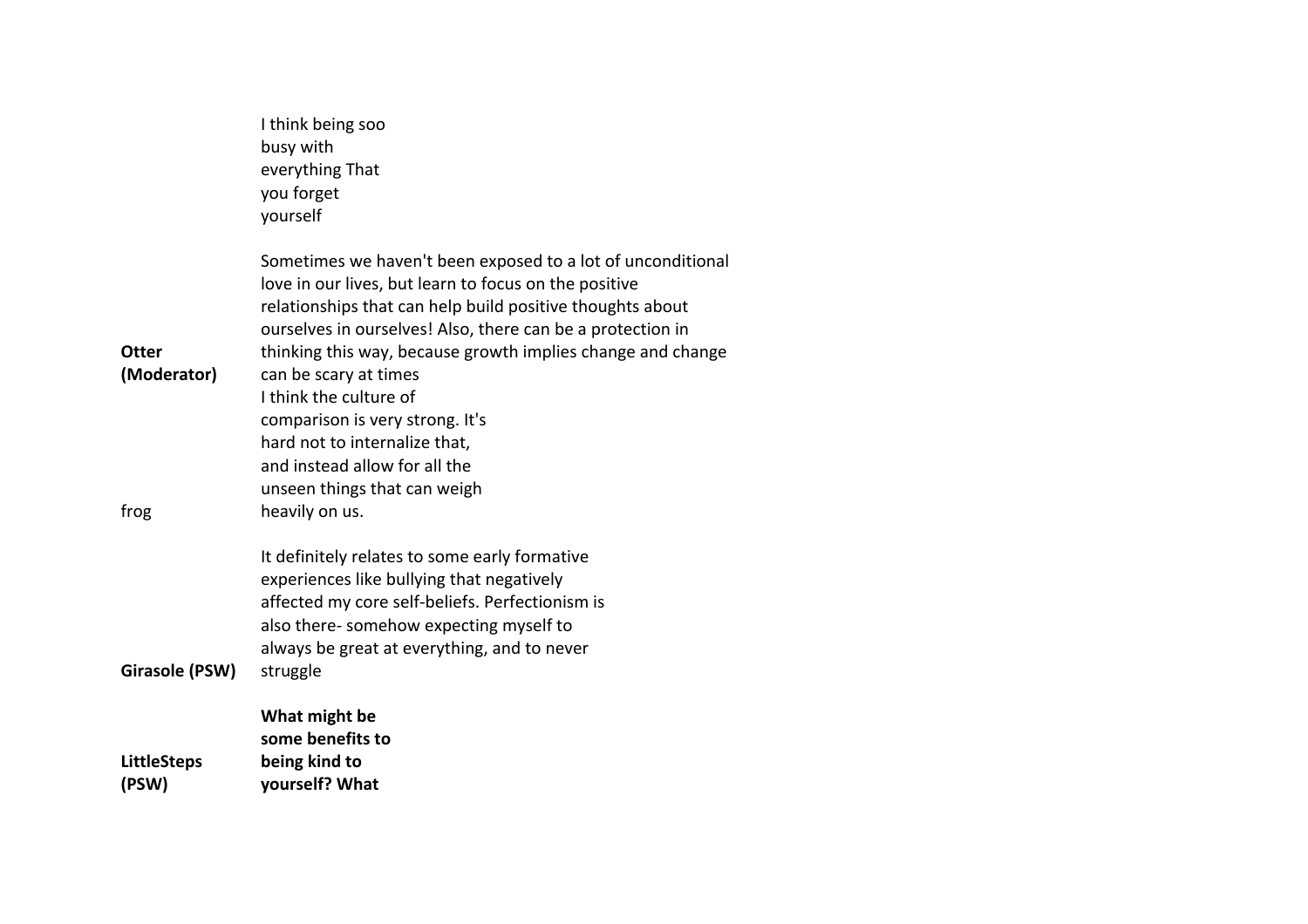|                          | could that look like<br>in your life?                                                                                                                                                                                                                                                                                                                                                                                                                                           |
|--------------------------|---------------------------------------------------------------------------------------------------------------------------------------------------------------------------------------------------------------------------------------------------------------------------------------------------------------------------------------------------------------------------------------------------------------------------------------------------------------------------------|
|                          | It can be a                                                                                                                                                                                                                                                                                                                                                                                                                                                                     |
|                          | circuit                                                                                                                                                                                                                                                                                                                                                                                                                                                                         |
|                          | breaker for                                                                                                                                                                                                                                                                                                                                                                                                                                                                     |
|                          | me and stop                                                                                                                                                                                                                                                                                                                                                                                                                                                                     |
|                          | downward                                                                                                                                                                                                                                                                                                                                                                                                                                                                        |
| frog                     | spirals.                                                                                                                                                                                                                                                                                                                                                                                                                                                                        |
| <b>Girasole</b>          | That's a great one                                                                                                                                                                                                                                                                                                                                                                                                                                                              |
| (PSW)                    | @frog                                                                                                                                                                                                                                                                                                                                                                                                                                                                           |
|                          | The benefit would be the ability to help<br>regulate my emotions and deal with<br>shame. To be kinder to myself, it would<br>mean talking to my "inner child" nicely                                                                                                                                                                                                                                                                                                            |
| Aniela<br>Girasole (PSW) | and to soothe my 5 senses.<br>If I could have more compassion to myself I'd be better able to actually follow through<br>with my passions-continuing learning languages, playing instruments instead of being<br>hard on myself when I struggle and when I think about mental health struggles, if I was<br>gentler with myself, I feel like I'd have better outcomes-less distress, greater<br>persistence, and therefore being more likely to overcome any challenges quicker |
|                          | I love that @Anelia -<br>regulating emotions<br>and dealing with                                                                                                                                                                                                                                                                                                                                                                                                                |
| Frog                     | shame - that<br>resonates for me too.                                                                                                                                                                                                                                                                                                                                                                                                                                           |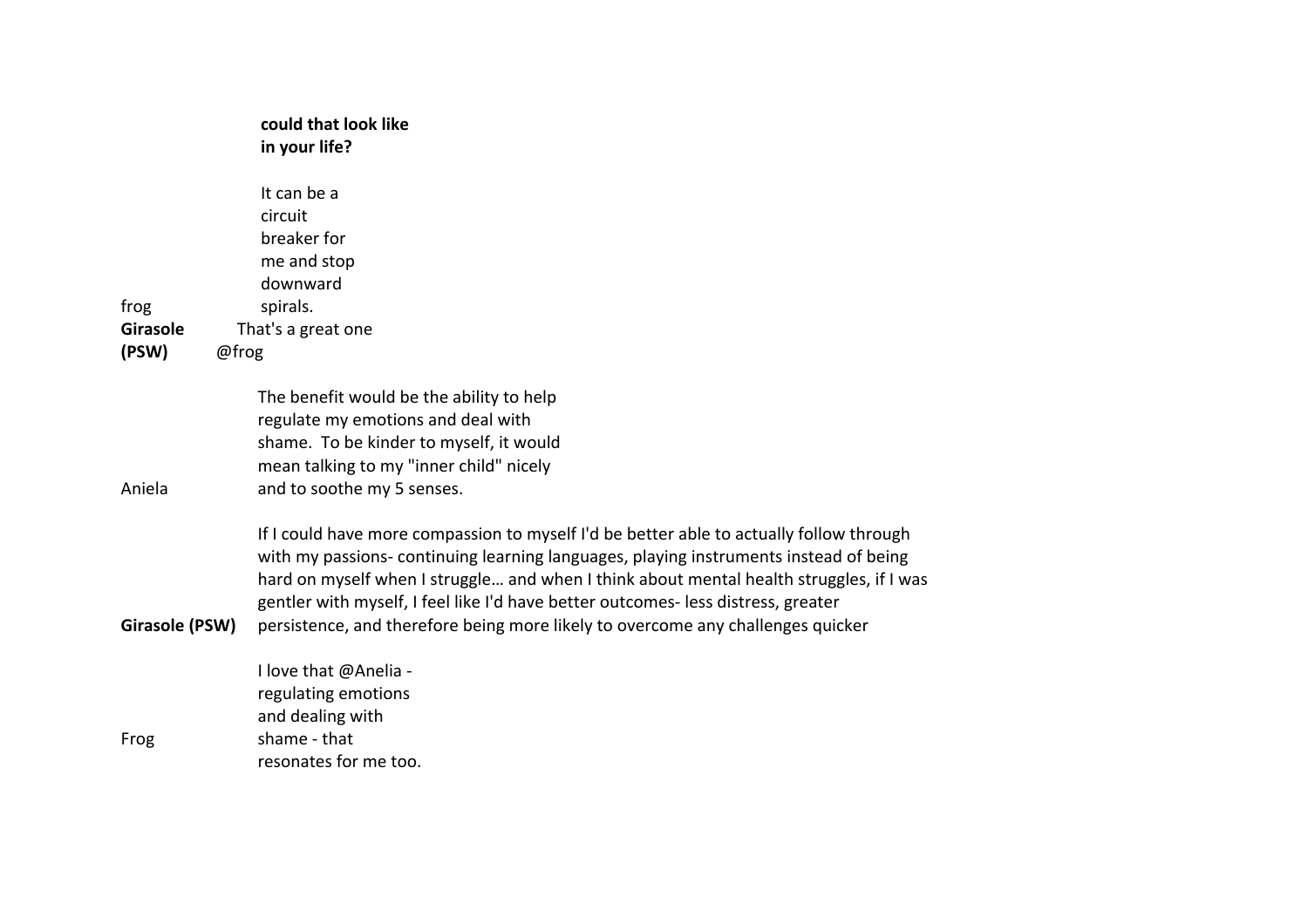|                    | I've enjoyed dropping in but I'm<br>going to get a early night. Just want                                                                                                                                                                                                  |
|--------------------|----------------------------------------------------------------------------------------------------------------------------------------------------------------------------------------------------------------------------------------------------------------------------|
|                    | to say that all the hugs flying                                                                                                                                                                                                                                            |
|                    | around have been balm to me.                                                                                                                                                                                                                                               |
| frog               | Thanks everyone.                                                                                                                                                                                                                                                           |
|                    | Yes to help me to cope a as                                                                                                                                                                                                                                                |
|                    | a carer and a wife and                                                                                                                                                                                                                                                     |
|                    | daughter to be kind to                                                                                                                                                                                                                                                     |
|                    | myself is soo                                                                                                                                                                                                                                                              |
|                    | important @LittleSteps                                                                                                                                                                                                                                                     |
| Shaz51             | (PSW), @frog                                                                                                                                                                                                                                                               |
|                    | Thank you so much for                                                                                                                                                                                                                                                      |
|                    | joining in @frog, it's                                                                                                                                                                                                                                                     |
|                    | been great to have                                                                                                                                                                                                                                                         |
|                    | you here :) Enjoy your                                                                                                                                                                                                                                                     |
| Girasole (PSW)     | rest!                                                                                                                                                                                                                                                                      |
|                    | What difficulties might we                                                                                                                                                                                                                                                 |
|                    | anticipate in being kind to                                                                                                                                                                                                                                                |
|                    | yourselves? What could                                                                                                                                                                                                                                                     |
| <b>LittleSteps</b> | possibly help to address                                                                                                                                                                                                                                                   |
| (PSW)              | these concerns?                                                                                                                                                                                                                                                            |
|                    | It's just so learned and ingrained for me to think a certain way. These are some deep core beliefs to be addressing! Things that I<br>imagine could be helpful: asking for help and support from others. I'd be more likely to be accountable in moments where I struggle, |

Girasole (PSW) to process when someone else says kinds things about you - it might be an automatic reaction to say "oh, stop", to deflect, or to

if someone else can notice that I'm being hard on myself. I've also heard advice from someone else to pause and really take the time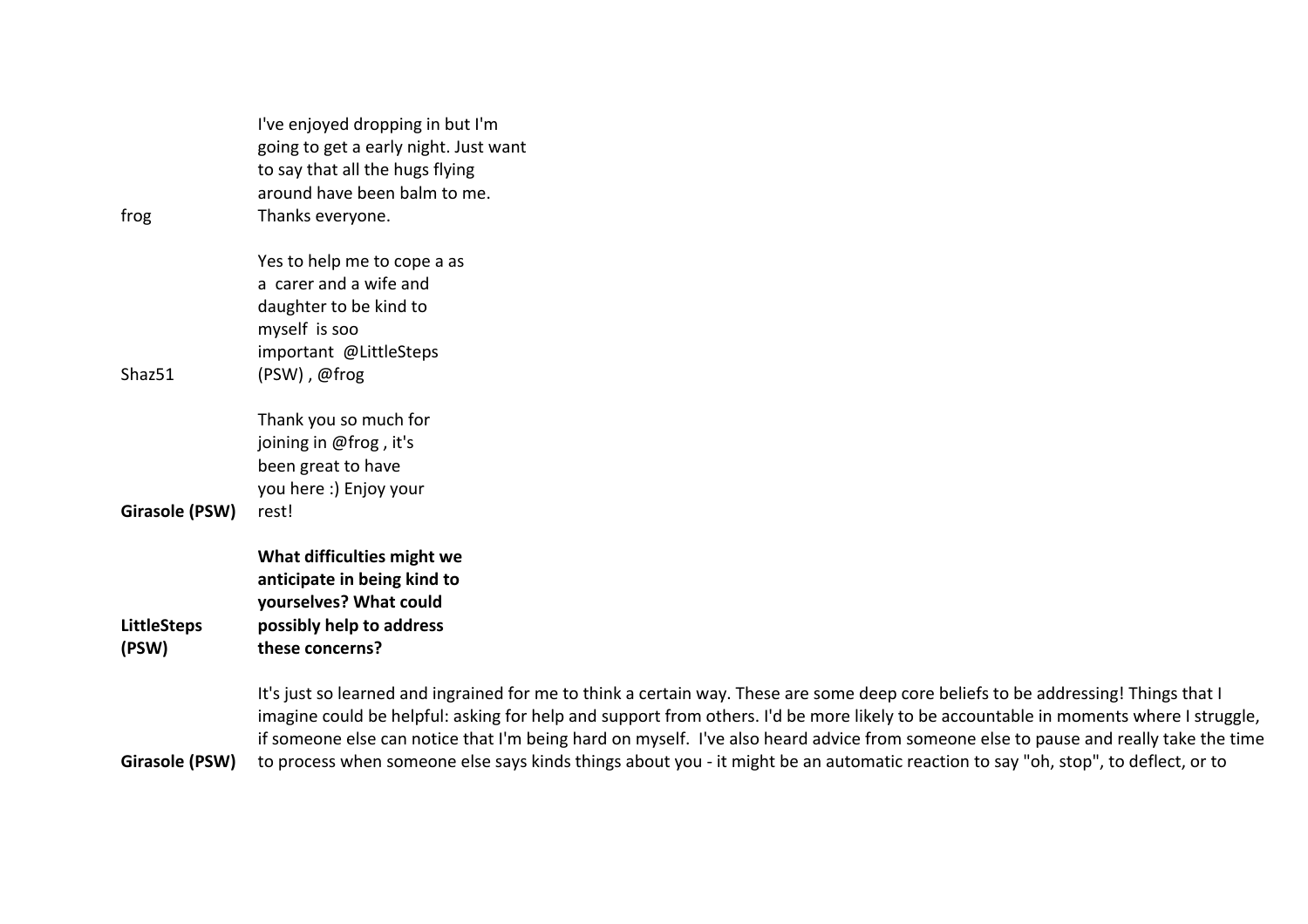|                             | move on quickly. The advice was to pause and take a good amount of time to really feel and process the kind things being said about<br>you |
|-----------------------------|--------------------------------------------------------------------------------------------------------------------------------------------|
|                             | Sometimes the anxious feelings/negative<br>voices can feel very overwhelming - it might                                                    |
|                             | take practice/continuing to get to know                                                                                                    |
| <b>Otter</b><br>(Moderator) | yourself and your body and thoughts to work<br>with and/or through or against these                                                        |
|                             |                                                                                                                                            |
|                             | I feel the same way @Otter (Moderator) and Girasole. I feel                                                                                |
|                             | that sometimes my habits are so ingrained that it can be                                                                                   |
|                             | hard to overcome. But I appreciate what you said about                                                                                     |
| <b>LittleSteps</b>          | taking time to process positives and kind things said to you! I                                                                            |
| (PSW)                       | think I will try to do that in the future! :)                                                                                              |
|                             | What are the                                                                                                                               |
|                             | things that you                                                                                                                            |
|                             | do (e.g. self-                                                                                                                             |
|                             | care) to be                                                                                                                                |
| <b>LittleSteps</b>          | kind to                                                                                                                                    |
| (PSW)                       | yourself?                                                                                                                                  |
|                             | l agree @Girasole                                                                                                                          |
|                             | (Peer Worker),                                                                                                                             |
|                             | @LittleSteps                                                                                                                               |
|                             | (PSW), @Otter                                                                                                                              |
| Shaz51                      | (Moderator)                                                                                                                                |
|                             | To remember I am doing the                                                                                                                 |
|                             | best I can at the                                                                                                                          |
| Shaz51                      | moment, @Girasole (Peer                                                                                                                    |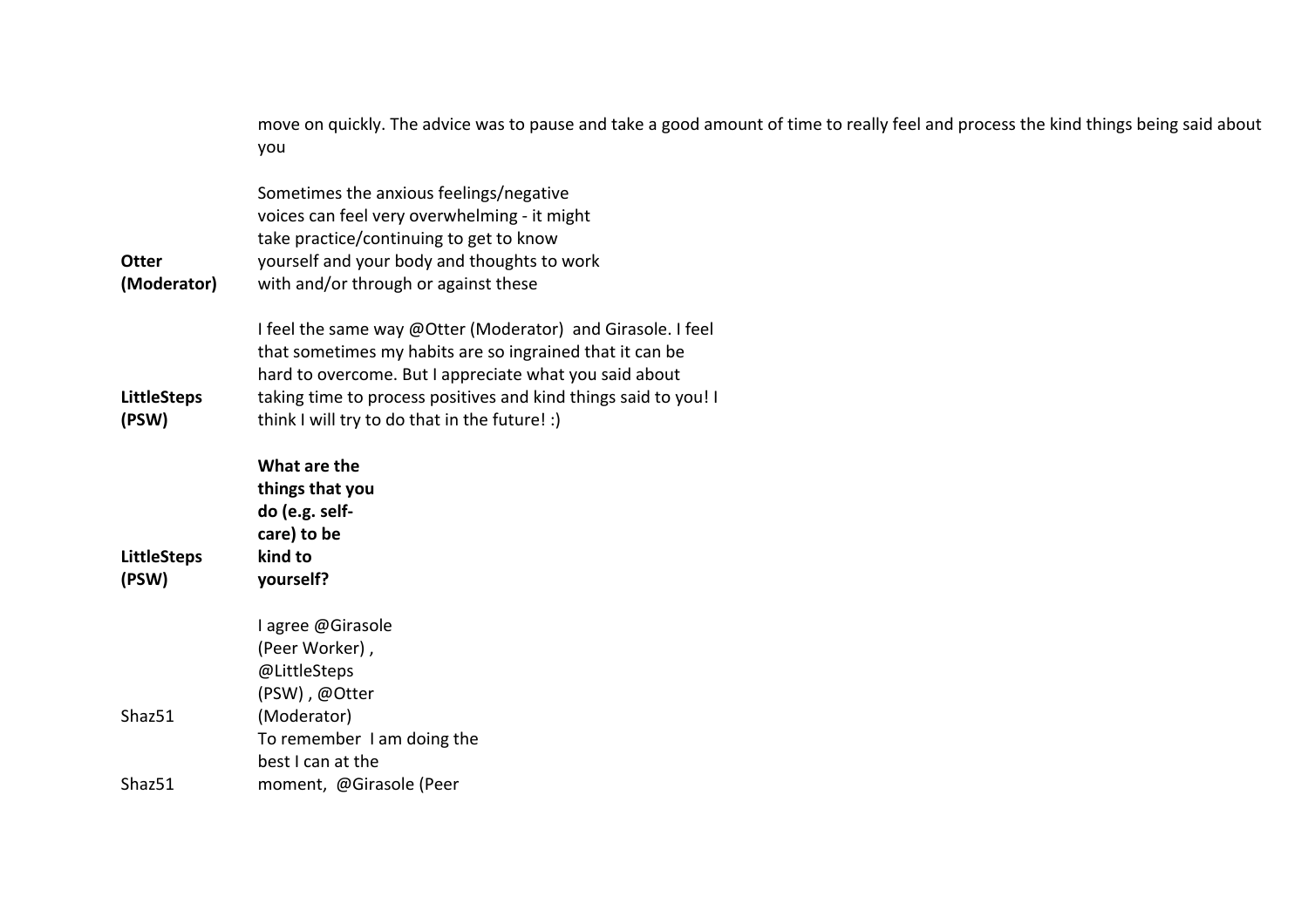Worker) , @LittleSteps (PSW) , @Otter (Moderator) , @frog **Girasole (PSW)** So true @Shaz51 , that's a good one BPDSurvivor I enjoy I do things **Otter (Moderator)** Hug my cat BPDSurvivor Rather than do things for others **Girasole (PSW)** Hey @BPDSurvivor and @the magician ! Welcome, great to have you here :) BPDSurvivor reminder! Thanks! Glad for the Shaz51 Wish I had my furbabies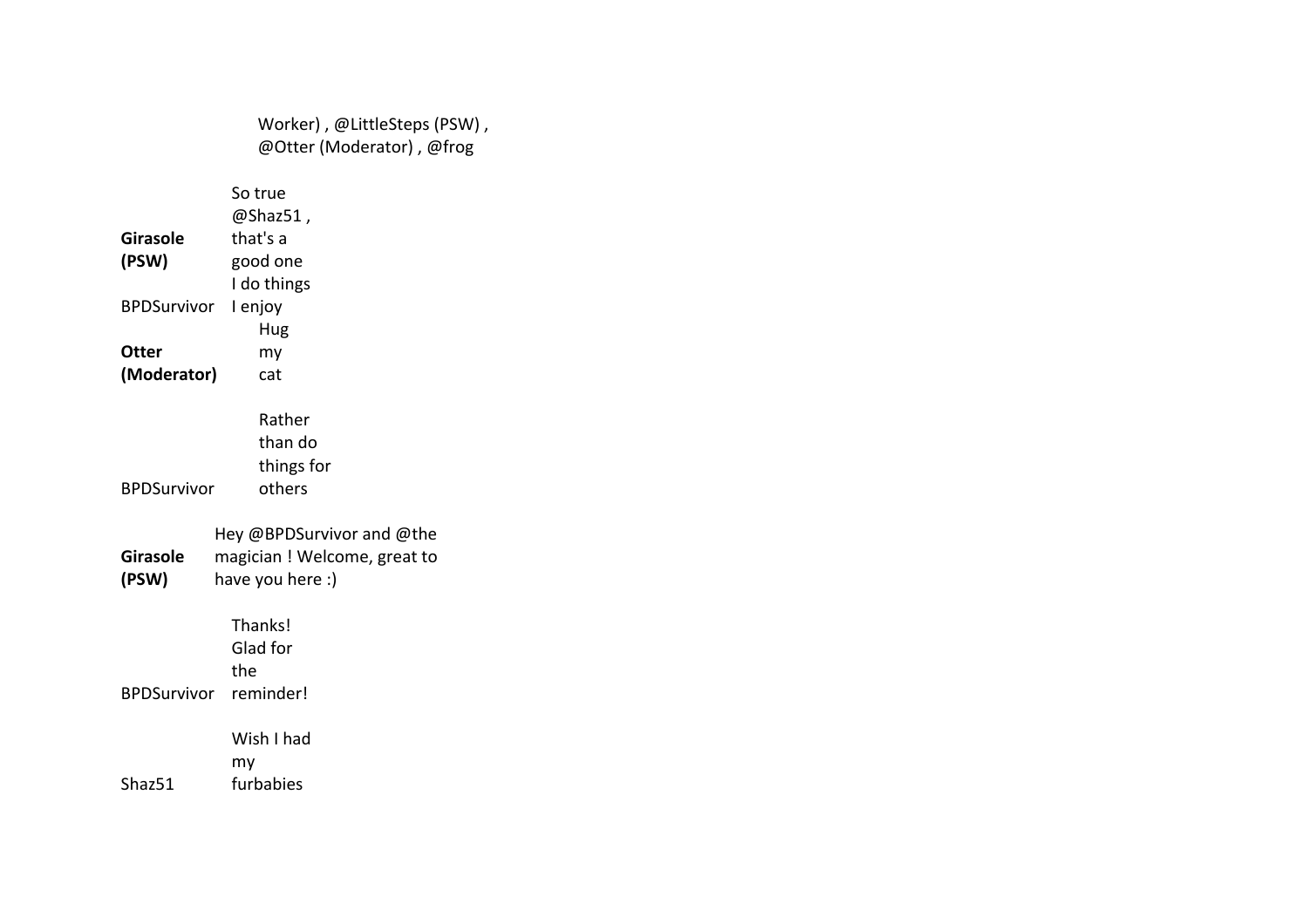back @Girasole (Peer Worker)

Some of the kindest things I do for myself are paying attention to my body's needs and addressing them. If I feel like I'm missing a sense of nature? Going to a national park. If I haven't seen anyone in a number of days? Organising to see a friend. If I feel overwhelmed with things I have to do? Rescheduling things that aren't urgent. If someone isn't good for my mental health? Distancing myself from them. One thing that I want to get a bit better at is time management to schedule in periods of conscious rest each day and each week- time to genuinely relax and do nothing at all (not just lying down, scrolling through social media)

**LittleSteps (PSW)** I personally like to take some time out to create little art works :) But seeing a friend also helps me and is a way that I am kind to myself.

**Girasole (PSW)**

**LittleSteps (PSW) If you experience negative self-talk, what are some ways we could rephrase those thoughts into something more kind and compassionate?**  Shaz51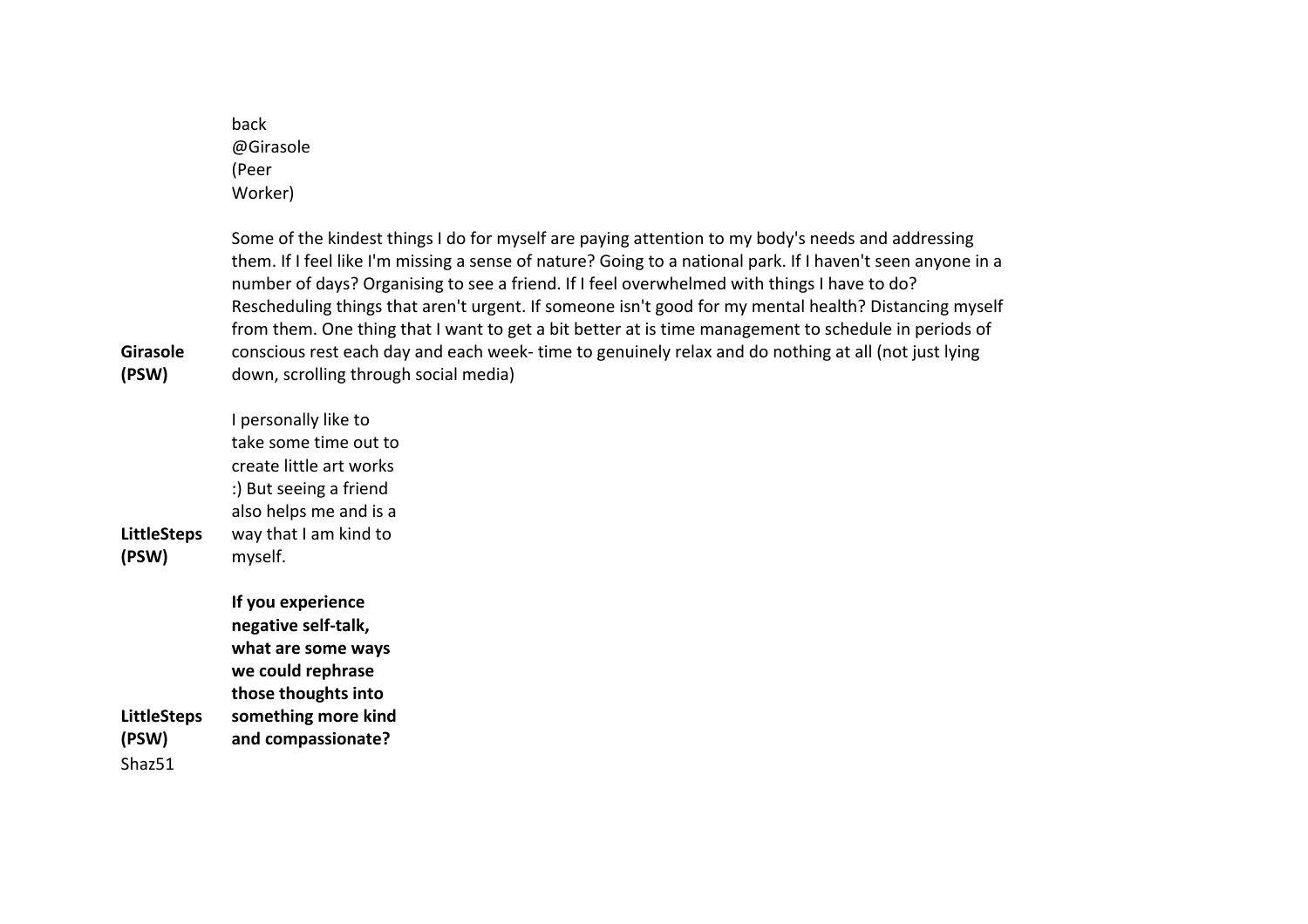@LittleSteps (PSW) , @Girasole (Peer Worker) , @Otter (Moderator) looking forward 3having 12 day holiday over Christmas BPDSurvivor could' Consider the language I use eg instead of 'I shoulda' I can say 'I **Girasole**  Yeah that's a good one

**(PSW)** @BPDSurvivor , so true

Also, if I

| <b>BPDSurvivor</b> | practise<br>gratitude,<br>there's no<br>room for<br>negativity                                                                   |
|--------------------|----------------------------------------------------------------------------------------------------------------------------------|
| the magician       | buying myself a nice iced mocha, taking a<br>bath, chocolate fondue, taking pictures in<br>the park, writing in a cafe, being in |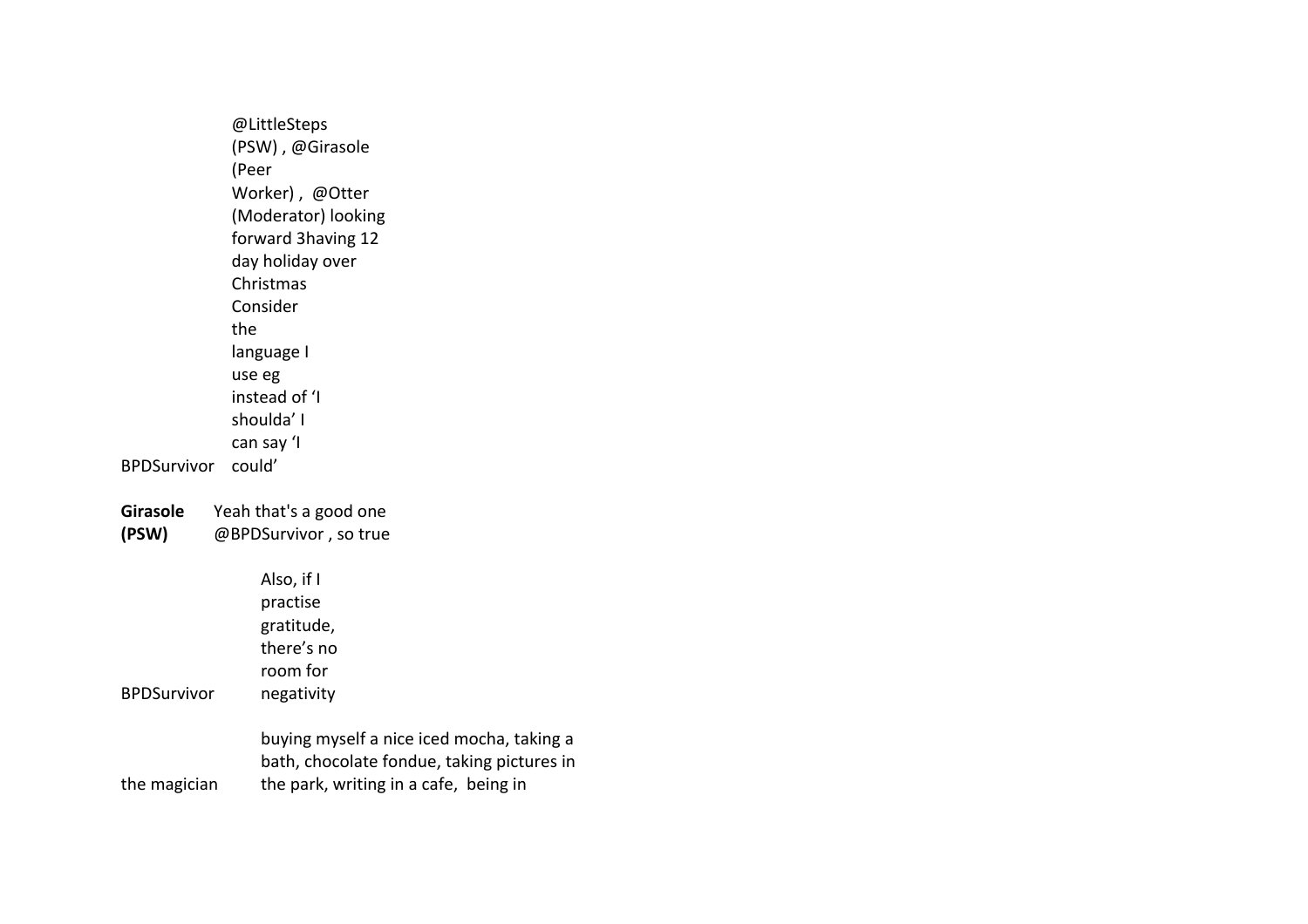artwork hypnotics, a beer wit netflix, , riding my bike. going away with people in camp group.

I had a good experience trying this recently. I'd had a few days of poor sleep and was seriously struggling with executive function. My first thought to myself was "I'm really bad at being a person today." I managed to stop myself there, pause, and reflect on how I could rephrase that. I settled on something like "I'm sleep deprived and I'm really struggling trying to function at the level that would otherwise be 'normal' for me." Instantly, I felt so much better about myself. It felt warmer, more compassionate, and it was also more accurate! I really want to try and do this kind of thing more.

Shaz51 Ohh yes @the magician xx

the magician journal entries daily and a visual meditation. always having music

BPDSurvivor **Sounds** great!

**Girasole (PSW)**

the magician turning the lights out and only having candles or fancy lamps BPDSurvivor That sounds so relaxing @magician **Otter (Moderator)**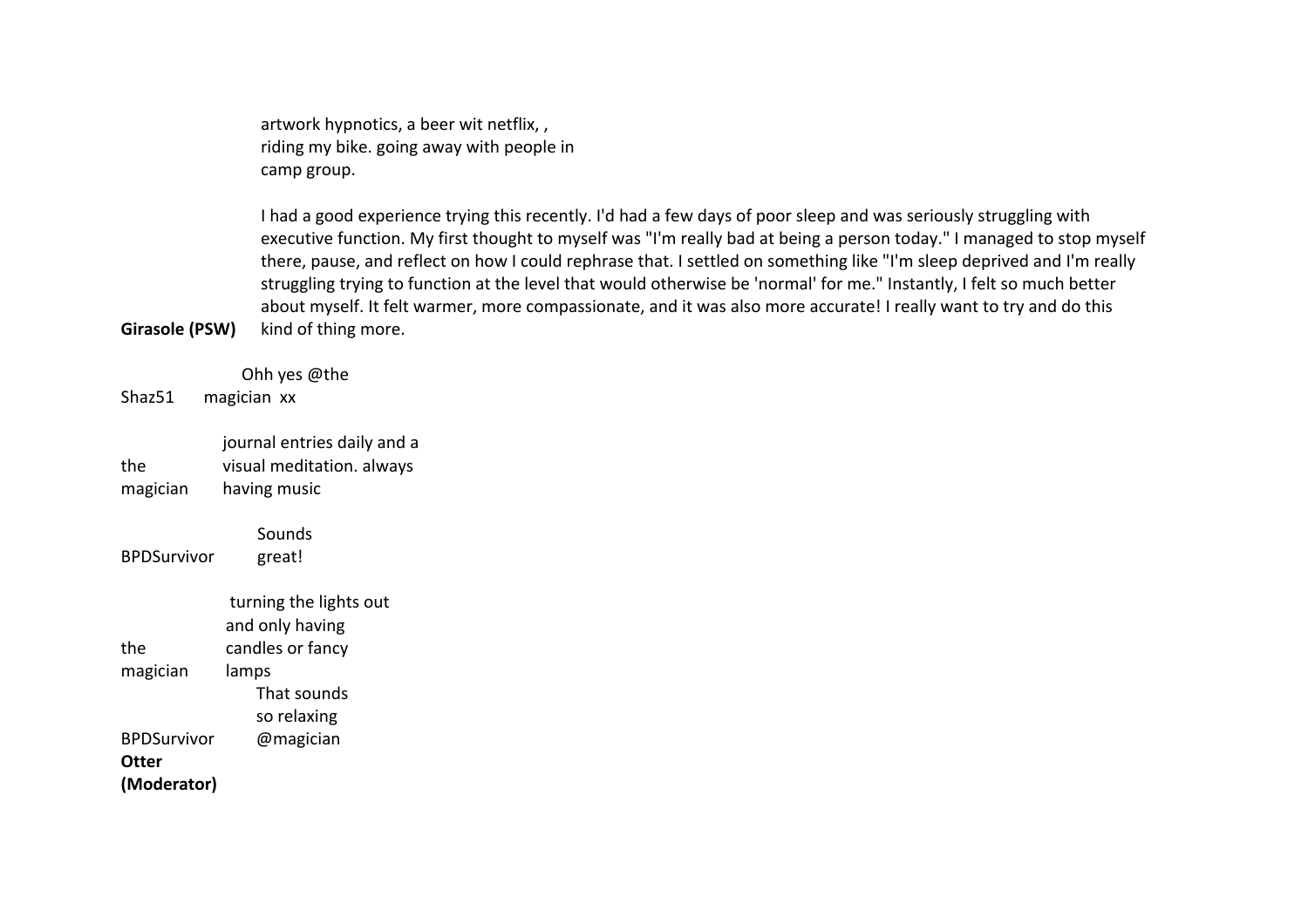If I feel guilty about doing something reasonable I want to do or want to tell someone not to do something that affects me and there is resistance, I try to tell myself "This is my life. I deserve to be happy" and go ahead with it

the magician finding people you relate to easily even if are in different parts of your social network. being who you want to be with them. the magician feeling satisfied with your life. despite any shortc BPDSurvivor Makes sense… otherwise find better company? \*challenges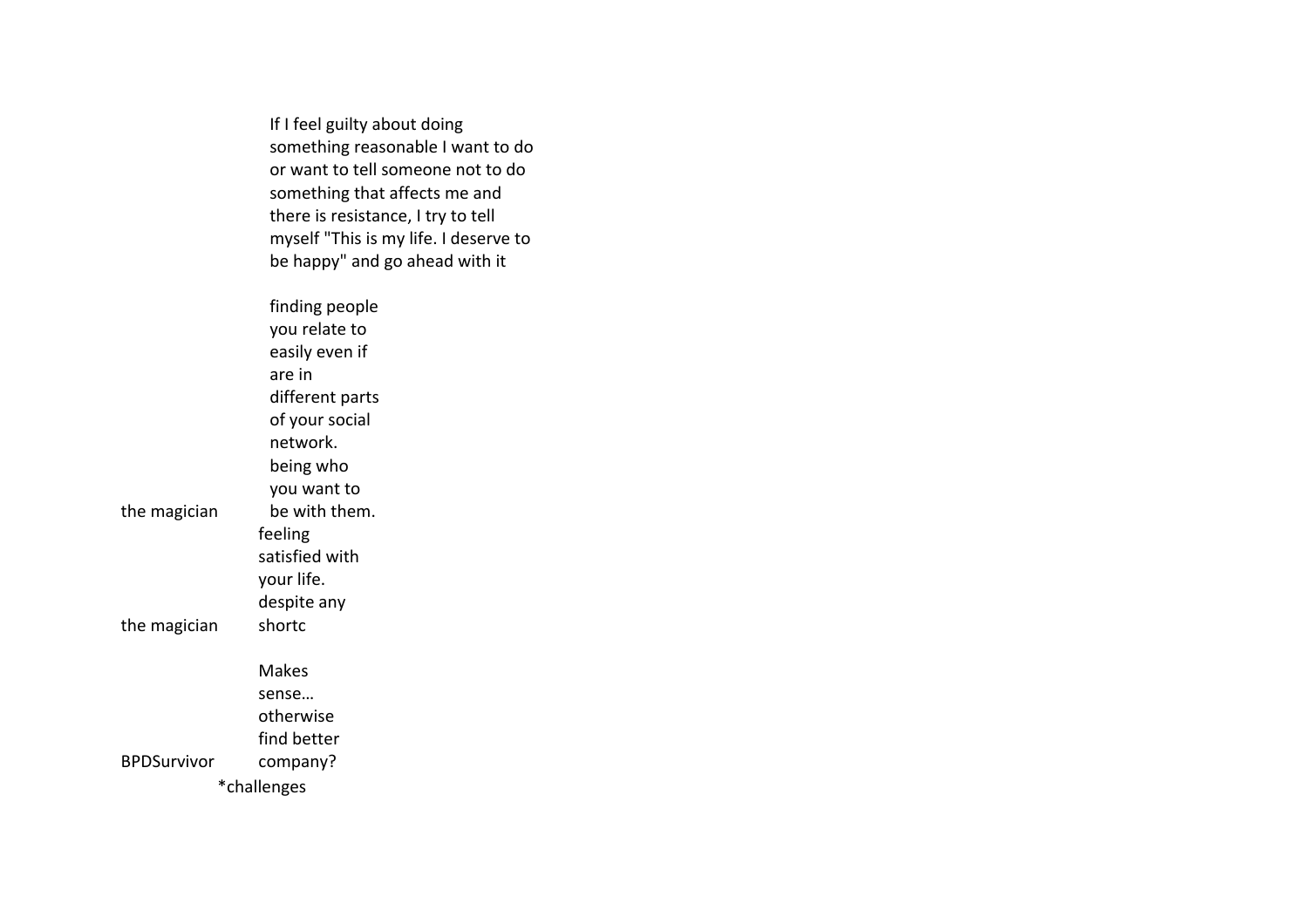the magician

| <b>BPDSurvivor</b>          | Challenges<br>are good for<br>us help us<br>move<br>forward                                                                                                                                                                                                                                                                                              |
|-----------------------------|----------------------------------------------------------------------------------------------------------------------------------------------------------------------------------------------------------------------------------------------------------------------------------------------------------------------------------------------------------|
| <b>LittleSteps</b><br>(PSW) | Sometimes the people we surround ourselves with can impact how<br>we talk to ourselves- whether they be unkind or critical, or<br>supportive and caring. Do you have these more supporting and<br>caring people in your life? If so, who are they and how do they<br>help? If not, where could you seek them out (either personally or<br>via services)? |
| <b>BPDSurvivor</b>          | I like to see'<br>challenges' as<br>learning<br>opportunities                                                                                                                                                                                                                                                                                            |
| <b>Girasole</b><br>(PSW)    | So true! Reminds<br>me of a quote I<br>heard earlier today -<br>something about<br>how smooth seas<br>don't make skilled<br>sailors                                                                                                                                                                                                                      |
| the<br>magician             | a downhill<br>battle in a                                                                                                                                                                                                                                                                                                                                |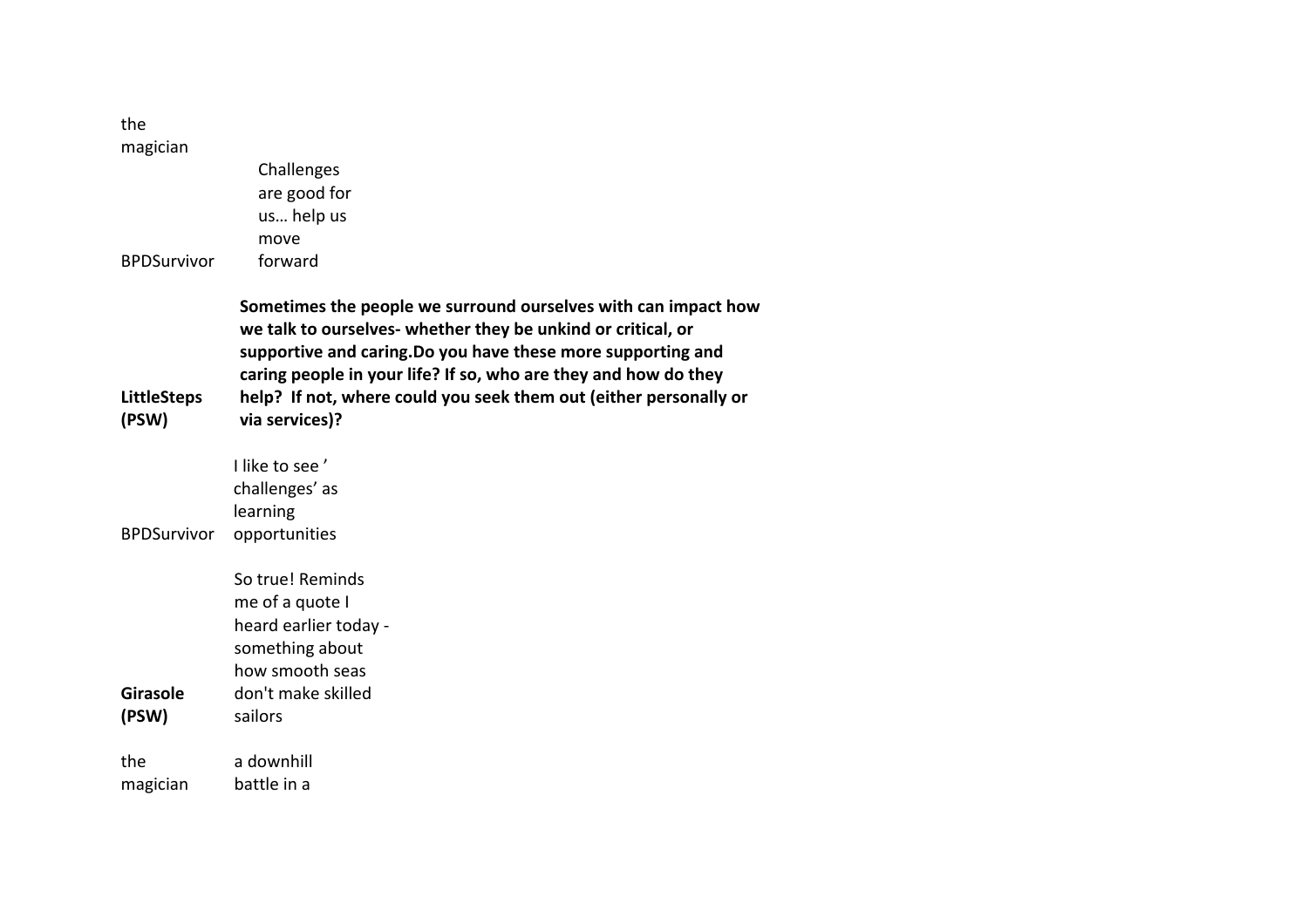| the<br>magician | good way<br>that ends<br>with a real<br>confidence<br>overcoming<br>an obstacle<br>that leaves<br>you feeling<br>I can do<br>that too                                                                                                                                                                  |
|-----------------|--------------------------------------------------------------------------------------------------------------------------------------------------------------------------------------------------------------------------------------------------------------------------------------------------------|
|                 | Sometimes<br>challenges for our                                                                                                                                                                                                                                                                        |
|                 | loved ones does not<br>help us to more                                                                                                                                                                                                                                                                 |
|                 | forward @Girasole                                                                                                                                                                                                                                                                                      |
| Shaz51          | (Peer Worker),<br>@LittleSteps (PSW)                                                                                                                                                                                                                                                                   |
|                 |                                                                                                                                                                                                                                                                                                        |
| Otter           | Am blessed and grateful to know some really<br>loving people in my life, they are most certainly<br>out there : relaxed: I do think therapy (group or<br>solo) can be one of the first places people find<br>that little bit of encouragement or care or<br>connection they may need to thrive if they |
| (Moderator)     | haven't had much of it in their life                                                                                                                                                                                                                                                                   |

**Girasole (PSW)** Thankfully, I definitely have more of the supportive types of people around me now. I really have no hesitation to distance myself from people who aren't good for me, my mental health, or my recovery. I think others in my life would be on board to help me with this, and likewise I already do it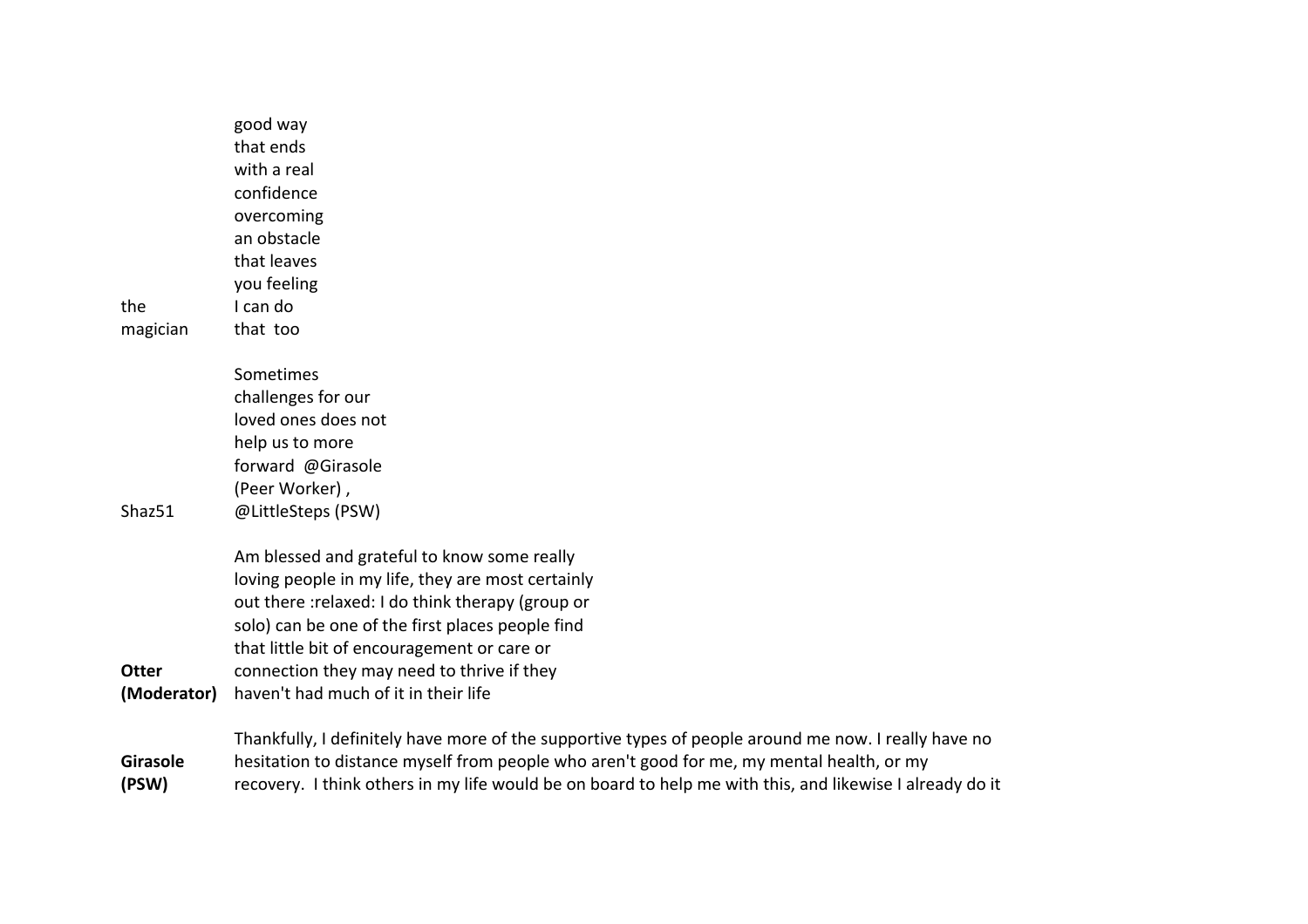in return haha - I very easily pick up when a loved one says something bad, unkind, or untrue about themself, and correct them on it. I find that so much easier and more obvious to do, though, than doing it for myself. Which is why it might be helpful to involve others who care, because they might notice negative self-talk much more easily than you

| <b>LittleSteps</b><br>(PSW) | Have you learned<br>anything helpful from<br>others' experiences here                                                                                                                             |
|-----------------------------|---------------------------------------------------------------------------------------------------------------------------------------------------------------------------------------------------|
| <b>BPDSurvivor</b>          | I'm sourrounded by many<br>complainers I've learnt to<br>rise above it and I've found<br>that if I share even one<br>positive sentence, people<br>start agreeing and the<br>conversation changes. |
| the<br>magician             | equipment and<br>notice the response.                                                                                                                                                             |
| magician                    | energy.<br>saying I bought a<br>bike and the<br>difference that has<br>to NDIS provided me<br>with exercise                                                                                       |
| the                         | stepping<br>stones and<br>ticking<br>boxes, no<br>negative                                                                                                                                        |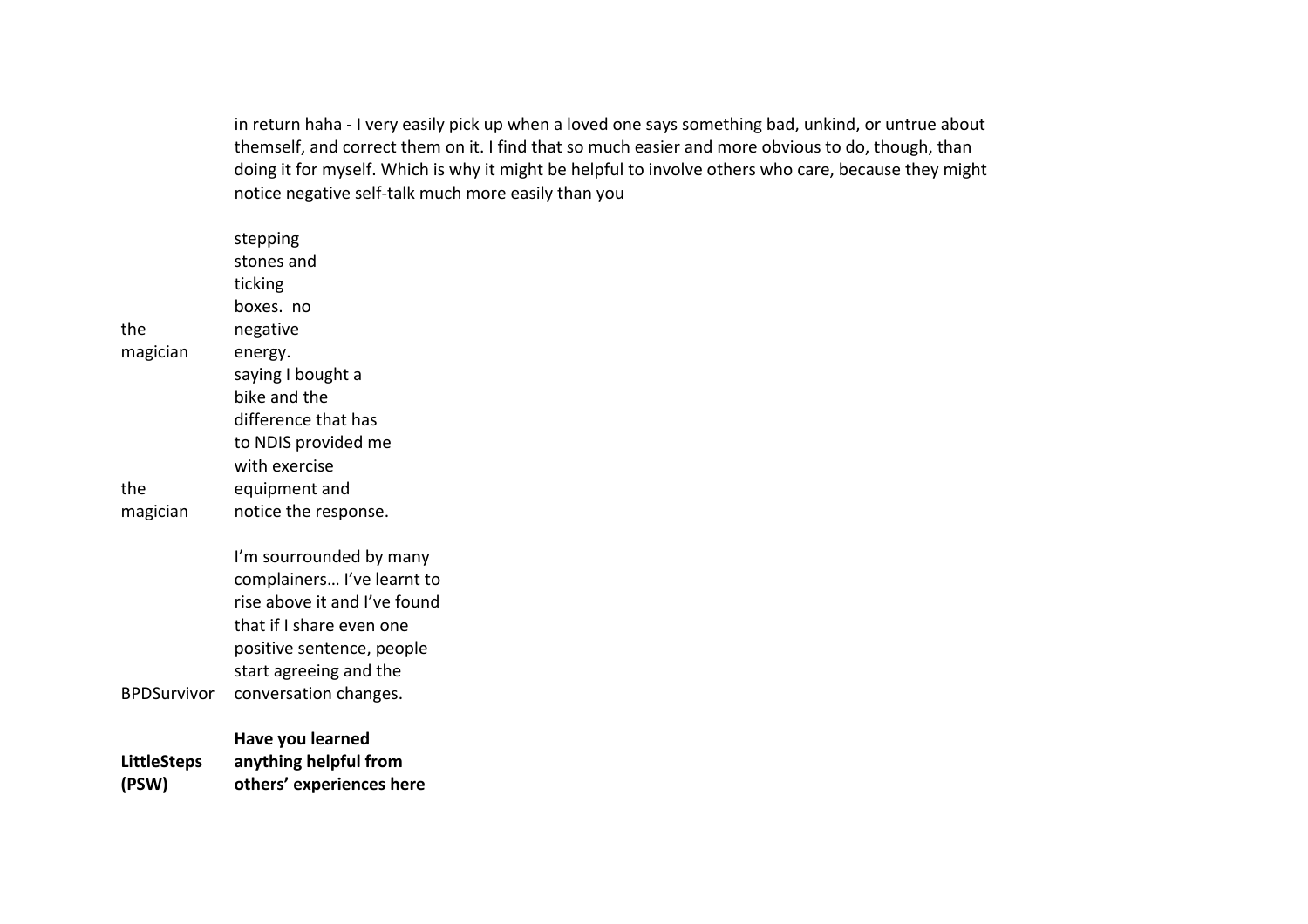**tonight that you might be able to apply in your own life? If yes, what did you learn?** 

|                    | I've been                        |
|--------------------|----------------------------------|
|                    | reminded                         |
|                    | that                             |
|                    | language                         |
| <b>BPDSurvivor</b> | matters.                         |
|                    | that i can always tap in here to |
|                    | express myself. in way that's    |
|                    | understood. reinforcement        |
|                    | there's worthwhile company to    |
| the magician       | make.                            |
|                    | That even just stopping and      |
|                    | reminding myself to be kind      |
|                    | to myself is a powerful tool     |
| Otter              | that can get me through a        |
| (Moderator)        | lot                              |
|                    |                                  |
| the                | think of how far                 |
| magician           | I've come                        |
|                    | Yes @the                         |
|                    | magician!                        |
|                    | That really                      |
| <b>BPDSurvivor</b> | does help                        |
|                    |                                  |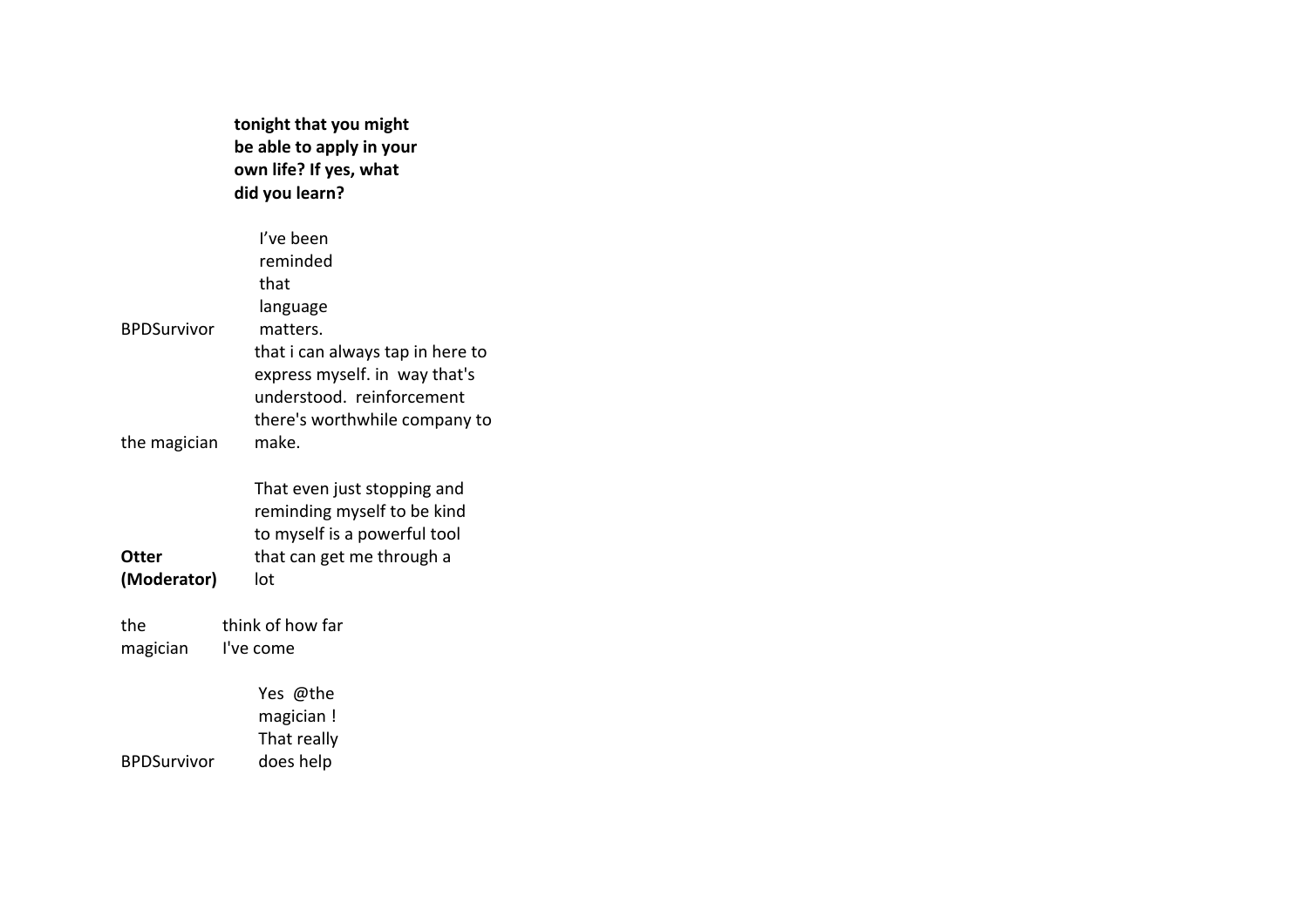| Reflecting on<br>progress is so<br>important.<br>Strive for<br>progress and                                                                                                                                                                                                                                                                                                                                                                                            |  |  |  |
|------------------------------------------------------------------------------------------------------------------------------------------------------------------------------------------------------------------------------------------------------------------------------------------------------------------------------------------------------------------------------------------------------------------------------------------------------------------------|--|--|--|
| not perfection                                                                                                                                                                                                                                                                                                                                                                                                                                                         |  |  |  |
| I took away a bunch of interesting things I'd like to reflect on some more afterwards :) -<br>That busyness can really get in the way of being kind to ourselves, so that's something to<br>pay attention to and try and prevent -That when we might struggle to be kind to<br>ourselves can be the times where we need it the most -To remember that we're doing<br>the best we can at the moment -To remind ourselves that we deserve good things and to<br>be happy |  |  |  |
|                                                                                                                                                                                                                                                                                                                                                                                                                                                                        |  |  |  |
| I also learnt a lot of interesting things<br>from tonight :) I learnt some tips and                                                                                                                                                                                                                                                                                                                                                                                    |  |  |  |
| tricks to being kinder to myself,                                                                                                                                                                                                                                                                                                                                                                                                                                      |  |  |  |
| including maybe changing up the way                                                                                                                                                                                                                                                                                                                                                                                                                                    |  |  |  |
| I speak to myself to be more<br>compassionate!                                                                                                                                                                                                                                                                                                                                                                                                                         |  |  |  |
| Tonight's topic may have brought up some<br>heavy feelings as we talked about difficult life<br>experiences and how we might struggle to be<br>kind to ourselves. Very on-topic- would some<br>self-care be helpful for you after we finish? If<br>so, what might you do?                                                                                                                                                                                              |  |  |  |
| <b>Otter</b><br>Eat some                                                                                                                                                                                                                                                                                                                                                                                                                                               |  |  |  |
|                                                                                                                                                                                                                                                                                                                                                                                                                                                                        |  |  |  |

**(Moderator)** chocolate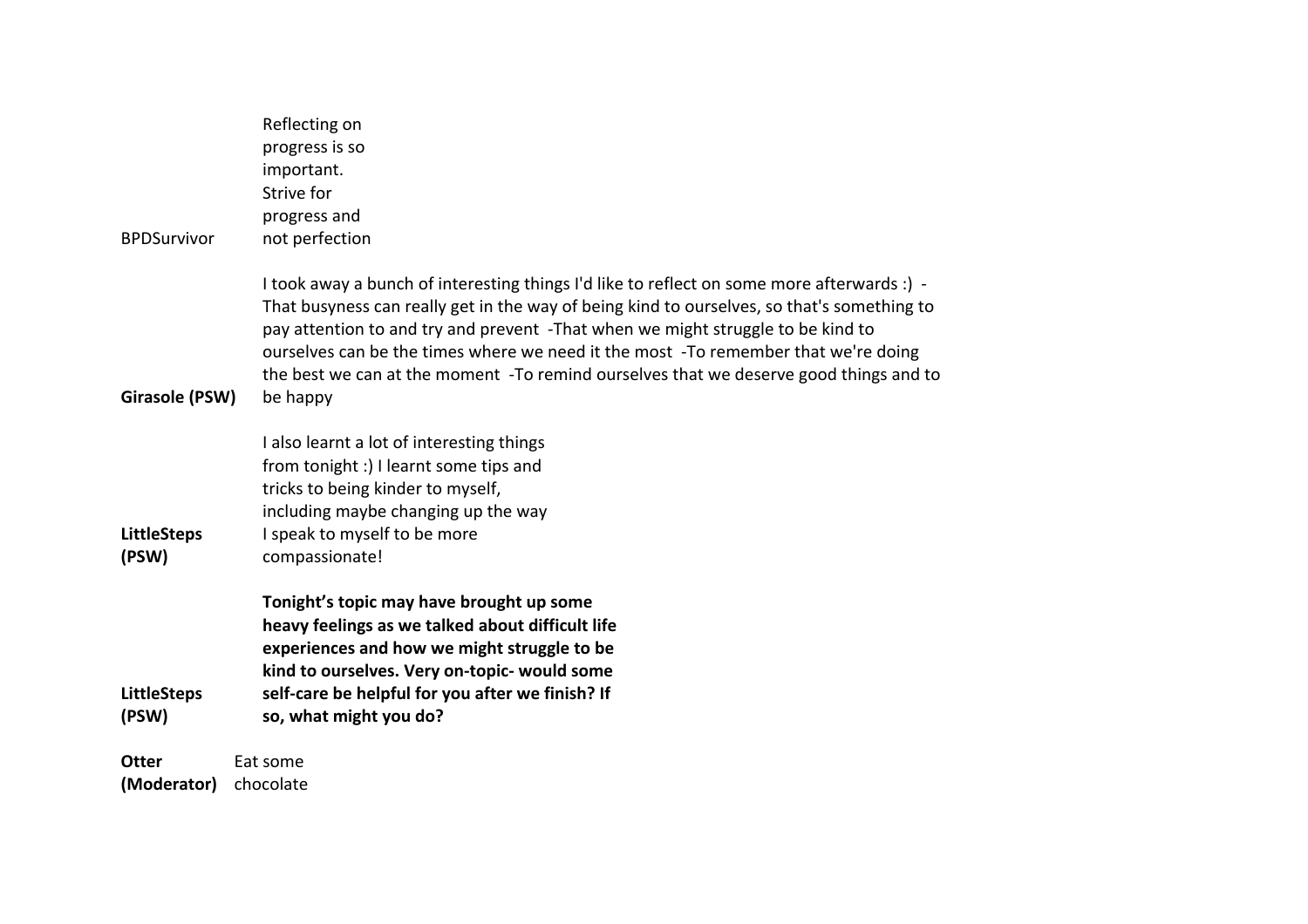|                       | polish off<br>my book.                                                                                |
|-----------------------|-------------------------------------------------------------------------------------------------------|
| the<br>magician       | music<br>therapy.                                                                                     |
|                       | I'll be<br>catching up<br>on reading                                                                  |
| <b>BPDSurvivor</b>    | tonight.<br>Looking<br>forward to it!<br>I had my<br>chocolate quota<br>for the day (or               |
| <b>BPDSurvivor</b>    | maybe week!)<br>@Otter<br>(Moderator)                                                                 |
| <b>Girasole (PSW)</b> | I think some ice<br>cream, and trying<br>to get an earlier<br>nights sleep would<br>be good for me :) |
| <b>BPDSurvivor</b>    | I love the<br>idea of<br>comfort<br>foods lol!                                                        |
|                       | chippies                                                                                              |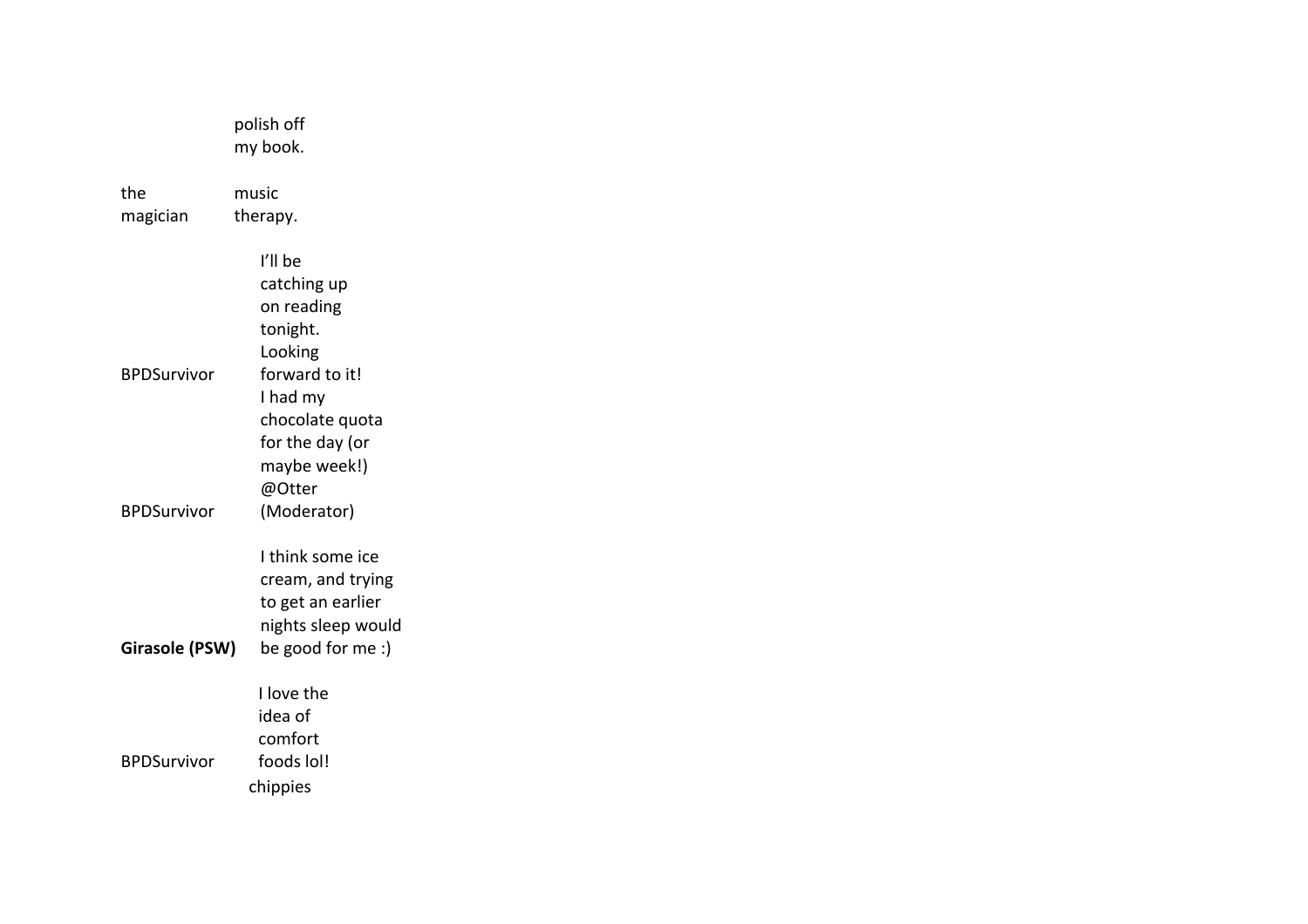| the<br>magician             |                          |                                                                                                                |
|-----------------------------|--------------------------|----------------------------------------------------------------------------------------------------------------|
|                             | Yess                     |                                                                                                                |
| Girasole<br>(PSW)           | share                    | @BPDSurvivor what are<br>yours? : D If you'd like to                                                           |
|                             |                          | I love my sweets too @Girasole (Peer<br>Worker) ! But I've eaten enough for<br>what seems like a lifetime! I'm |
| <b>BPDSurvivor</b>          | I'd go for<br>anything   | surrounded by treats all day!                                                                                  |
| <b>BPDSurvivor</b>          | chocolate!               |                                                                                                                |
| <b>Girasole</b>             |                          |                                                                                                                |
| (PSW)                       | Yum!!!!                  |                                                                                                                |
|                             |                          |                                                                                                                |
|                             |                          | What is                                                                                                        |
|                             |                          | everyone's                                                                                                     |
|                             |                          | favourite                                                                                                      |
|                             |                          | chocolate? I                                                                                                   |
|                             |                          | need some<br>inspo for                                                                                         |
| <b>Otter (Moderator)</b>    |                          | tonight                                                                                                        |
|                             |                          |                                                                                                                |
| <b>LittleSteps</b><br>(PSW) | $K$ it- $K$ at $\cdot$ ) |                                                                                                                |

**(PSW)** Kit-Kat :) Olga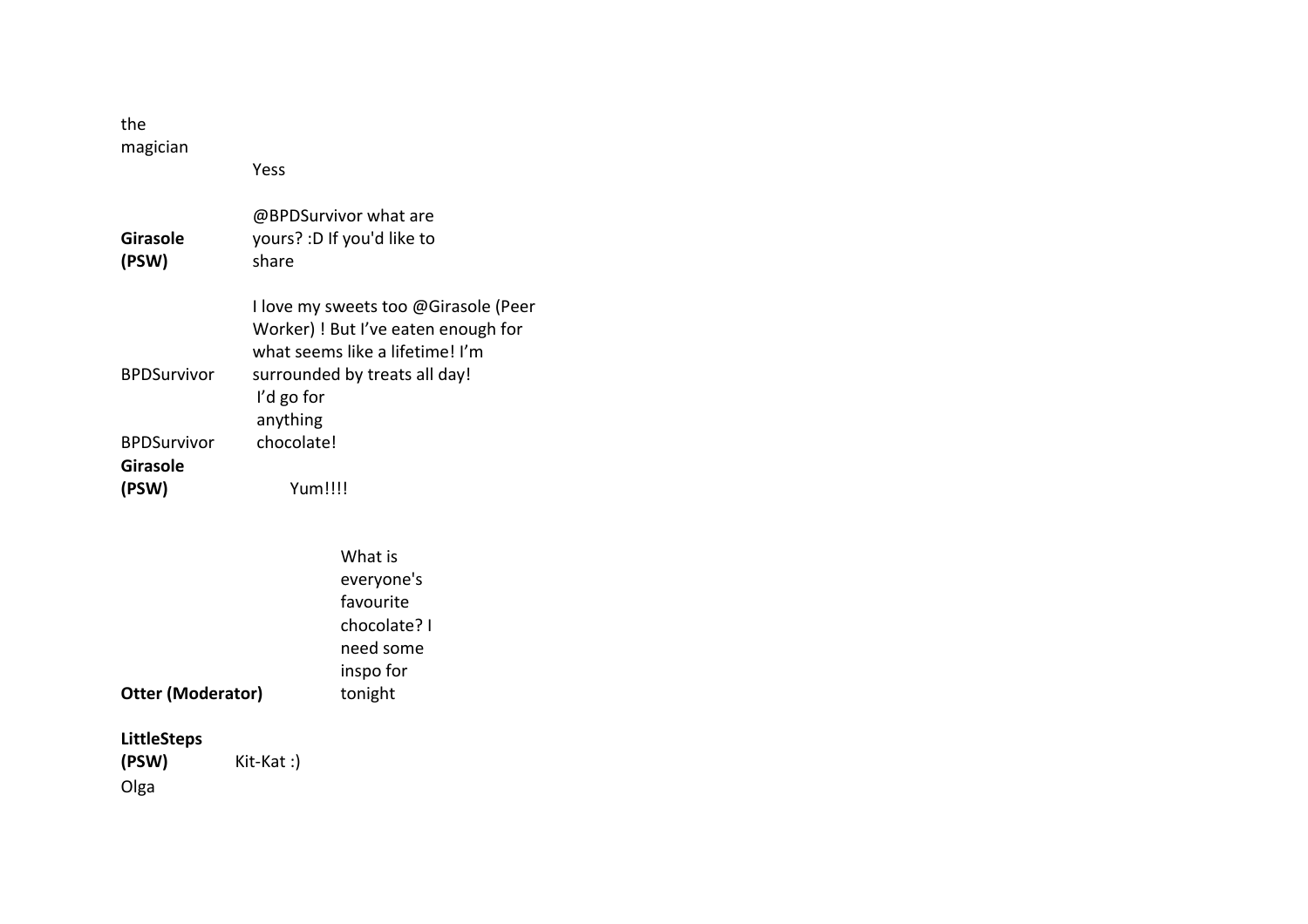|                                                | Same here Kit Kat<br>for me too                                                                                                                                                                                                                                                                                                                                                                  |
|------------------------------------------------|--------------------------------------------------------------------------------------------------------------------------------------------------------------------------------------------------------------------------------------------------------------------------------------------------------------------------------------------------------------------------------------------------|
| the<br>magician                                | milk chocolate<br>melted dipped in<br>strawberries/banana                                                                                                                                                                                                                                                                                                                                        |
| <b>Otter</b>                                   | (Moderator) You ARE a magician                                                                                                                                                                                                                                                                                                                                                                   |
|                                                | I have generally less<br>options 'cause I'm vegan<br>but Vego bars are<br>absolutely delicious! The                                                                                                                                                                                                                                                                                              |
| <b>Girasole</b><br>(PSW)                       | hazelnut flavour is so<br>good                                                                                                                                                                                                                                                                                                                                                                   |
| the<br>magician                                | tonight has been good<br>thankyou<br>We'd like to invite you to complete a survey reflecting on your experience in this Peer<br>Group Chat. As we're trialling this service, we'd love to hear any feedback you may                                                                                                                                                                              |
| <b>LittleSteps</b><br>(PSW)                    | have. It will only take a few minutes to complete. Please click this<br>link: https://sane.au1.qualtrics.com/jfe/form/SV_5uUF0sHJRKQ6wyW<br>Here are some further resources that we recommend having a look at: Self-care iceberg<br>(image): https://images.app.goo.gl/fEveL8vH3MNq8kJy8. Self-compassion break (guided<br>audio): https://self-compassion.org/wp-content/uploads/2015/12/self- |
| <b>LittleSteps</b><br>(PSW)<br>the<br>magician | compassion.break.mp3 "Dare to Rewire Your Brain for Self-Compassion" (TED Talk) -<br>https://www.youtube.com/watch?v=eiEMVA8AIJw                                                                                                                                                                                                                                                                 |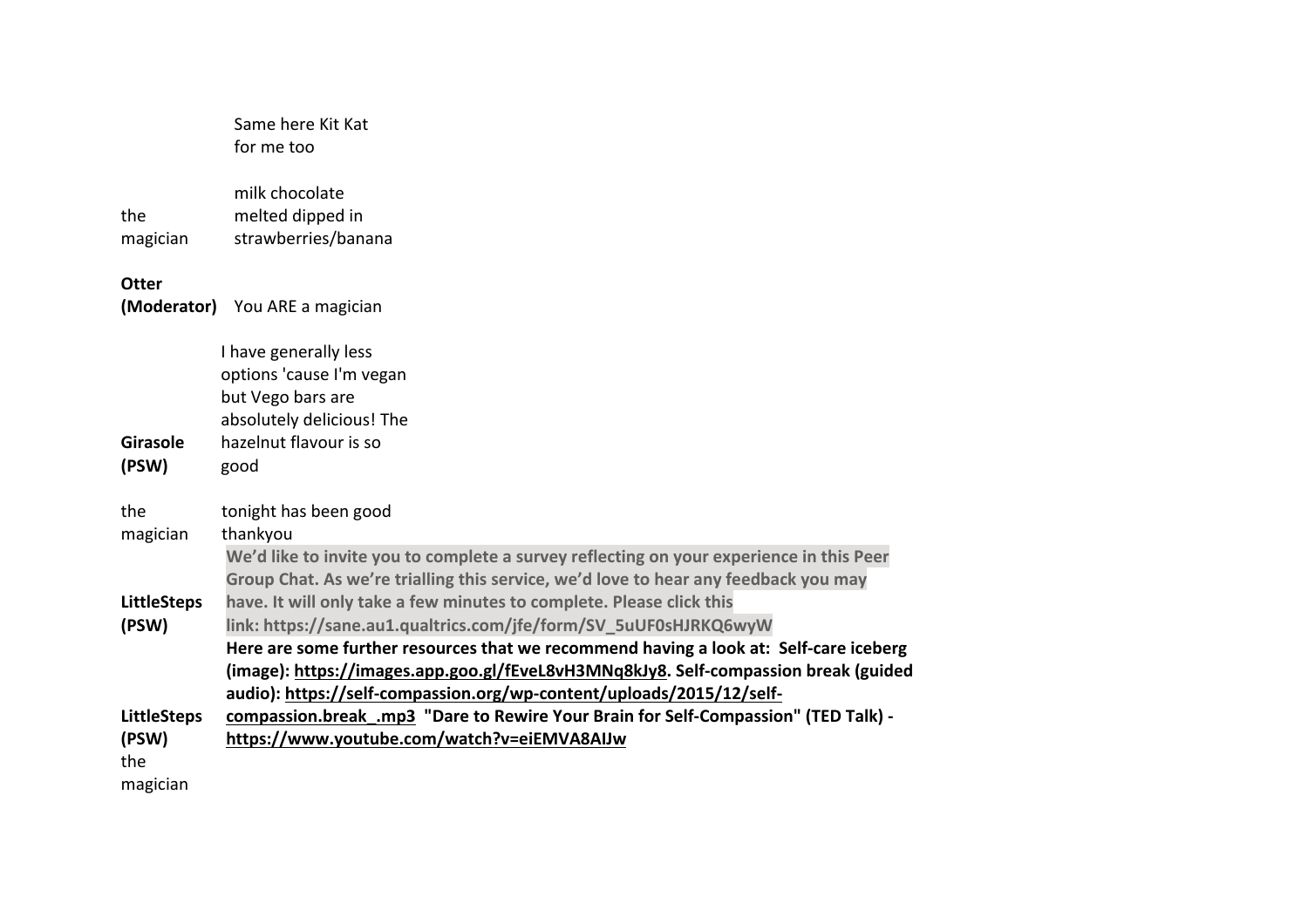merry Christmas and happy new year The Hams hi all - bit late this evening **Girasole (PSW))** Oops that first link didn't work - try this one :) https://images.app.goo.gl/fEveL8vH3MNq8kJy8 **Girasole (PSW)** Hey @The Hams ! Great to see you :) We're just wrapping up here The transcripts will be up on the website before too long, though, if you'd like to go through the conversation again :) **LittleSteps (PSW) Thank you for joining, and we hope you enjoyed the discussion If you'd like to be informed when our next Peer Group Chat will be taking place, you can sign up to our mailing list here https://www.sane.org/peer-support/online-mental-health-meet-up . You can also ask questions for us to discuss in future peer chats! Our next topic will be on recovery :)**  The Hams no worries - thanks all and catch you next time lol **Girasole**  lovely holiday **(PSW))** Thank you @the magician ! All the best to you too - I hope you have a period :) **Girasole**  briefly see you! **(PSW)** It was good to @The Hams :)